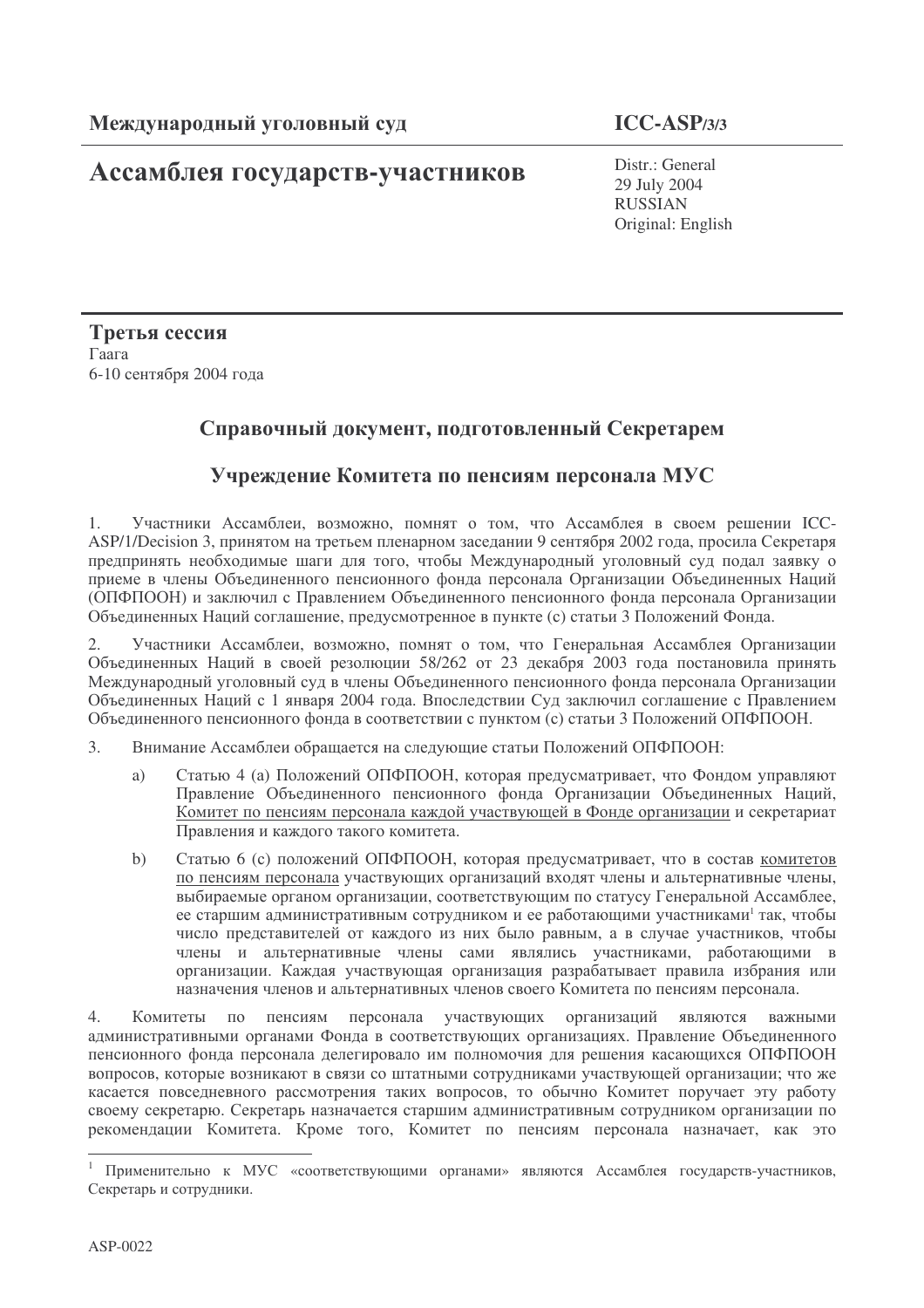предусмотрено в Положениях и правилах ОПФПООН, членов Правления Объединенного пенсионного фонда персонала.

- $\overline{\mathbf{S}}$ В обязанности Комитетов по пенсиям персонала входят:
	- участие через представителей, назначаемых с этой целью в очередных и специальных  $a)$ сессиях Правления Объединенного пенсионного фонда персонала и в совещаниях его вспомогательных органов:
	- $h)$ разработка предлагаемых поправок к Положениям и правилам Фонда для рассмотрения Правлением Объединенного пенсионного фонда персонала и последующего представления Генеральной Ассамблее Организации Объеденных Наций, которая является единственными законодательным органом по пенсионным вопросам;
	- применение и по мере необходимости толкование Положений и административных  $\mathcal{C}$ ) правил Пенсионного фонда в отношении сотрудников и бенефициаров:
	- прелоставление в соответствии с Положением о Пенсионном фонле пособий участникам  $\overline{d}$ и бенефициарам.

После принятия Международного уголовного суда в Объединенный пенсионный фонд 6. персонала Организации Объединенных Наций. МУС необходимо было учредить Комитет по пенсиям персонала. В соответствии с практикой других международных организаций Комитет по пенсиям персонала учрежлается руковолящим органом (т.е. АГУ). Таким образом АГУ рекомендуется учредить Комитет по пенсиям персонала МУС в следующем составе:

- Два члена и два альтернативных члена, избираемые Ассамблеей государств-участников a) на двухлетний период. Ввиду важности обеспечения преемственности в работе Комитета по пенсиям персонала МУС и Правления Объединенного пенсионного фонда персонала Организации Объединенных Наций, а также сложности вопросов, рассматриваемых Правлением Объединенного пенсионного фонда, Ассамблея, возможно, пожелает придерживаться практики, принятой в ряде других организаций, которая предполагает поименное назначение представителей из государств-участников. Это позволит, если Ассамблея примет соответствующее решение, поименно назначать членов и альтернативных членов на новый срок полномочий. В качестве альтернативы Ассамблея может пойти по пути избрания государств-участников.
- Два члена и два альтернативных члена, назначаемых Секретарем на двухлетний срок. В  $b)$ соответствии со статьей 6 (с) Положений ОПФПООН назначения, производимые старшим административным сотрудником, не ограничиваются участниками Фонда. Было бы целесообразно, если бы Секретарь в процессе назначения членов следил за тем, чтобы соответствующие лица обладали высокими моральными качествами и необходимыми знаниями по пенсионным вопросам. Это особенно важно обеспечить ввиду сложности международной пенсионной системы, которая сталкивается с распространенными во всем мире экономическими, финансовыми и денежными проблемами, затрагивающими систему Организации Объединенных Наций в целом.
- Два члена и два альтернативных члена, являющихся участниками Фонда и штатными  $c)$ сотрудниками МУС, которые избираются штатными сотрудниками МУС, являющимися членами Пенсионного фонда, на двухлетний срок с использованием процедуры, которая будет установлена Секретарем в консультациях с представительным органом персонала.

7. Комитет пользуется услугами секретаря, назначаемого Секретарем Суда, в соответствии с положением статьи 8 Положений ОПФПООН. В соответствии с правилом С.3 Правил процедуры Фонда Комитет на своей первой очередной ежегодной сессии избирает своего председателя. Должность председателя будет на основе ротации поочередно предоставляться каждой из трех групп, представленных в Комитете.

Комитет разрабатывает свои правила процедуры при соблюдении Положений и правил 8. Объединенного пенсионного фонда персонала Организации Объединенных Наций.

9. Ассамблее предлагается рассмотреть и принять прилагаемый проект решения (приложение I).

 $2$  В других организациях обычно устанавливается срок полномочий, равный двум-четырем годам.